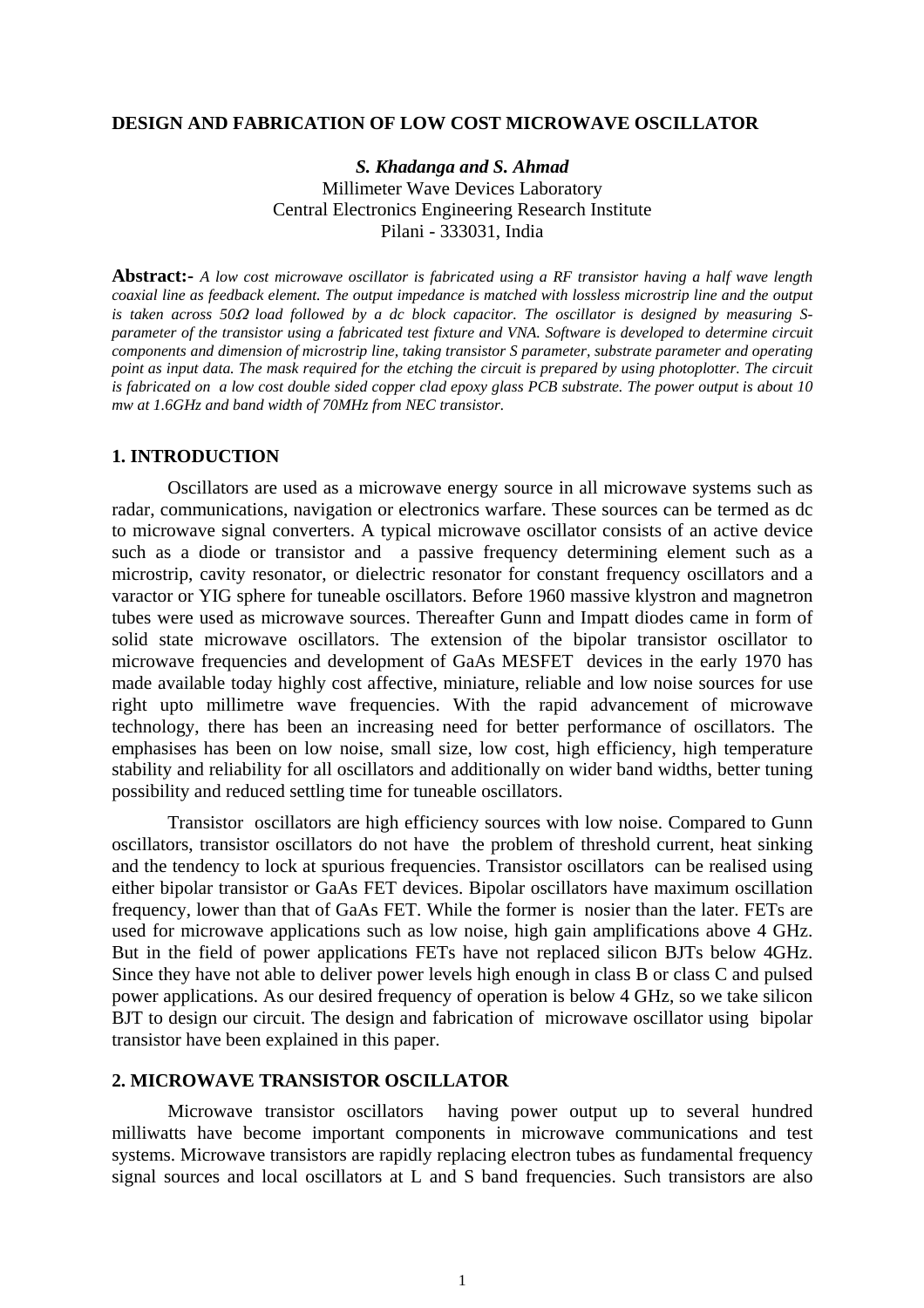available for frequency doubler oscillators and fundamental frequency oscillators that drive frequency multipliers in C and X band power sources. Low level transistor signal sources that feature low residual FM noise, good frequency stability and phase locking are currently being produced at relatively low cost. These sources which are very competitive with newer diodes and bulk devices, are available in a wide range of options from a growing number of commercial suppliers.

 In selecting a transistor for power oscillator, the circuit designer should realise that any transistor capable of power amplification is also suitable for power oscillation. These are very similar to those of a class-C transistor power amplifier. In each case the transistor must provide power at the desired operating frequency. The major difference is that the oscillator must include a feedback network that couples a portion of the power output back to the input section. The oscillator power delivered to the load is the equivalent amplifier power output less than the amount of power back to the input circuit and any power loss in the feedback network. In the design of an oscillator circuit, therefore the approach used can be very similar to that employed in the design of an amplifier but that must be extended to include the design of the required feedback network.

The choice of the proper transistor and the optimum circuit configuration for a transistor microwave oscillator are largely determined by the circuit power output and efficiency required over the frequency range of interest. Generally these requirements are similar to those necessary for good amplifier performance. These can be found out in commercial data books. Accordingly device is selected and used for oscillator.

# **3. MICROWAVE OSCILLATOR DESIGN**

A microwave oscillator is a half wavelength coaxial line loaded by the input impedance of the transistor at one end and the transistor output impedance at the other end. In the output port  $\lambda/8$  line is used to match the output reactance of the transistor and  $\lambda/4$  line is used to match output resistance to 50 Ω load. The output will be taken across 50 Ω load followed by dc block capacitor.

 For the transistor configuration usually common-base or common gate configuration is selected for the design of the oscillator, because of low input impedance of the CB/CG configuration which makes it easy to match the feedback line.

 The purpose of microstrip line is to cancel out the output impedance. The characteristic impedance of the microstrip line can be calculated by using the S parameter of the transistor. Let the S parameter of the transistor are  $S_{11} S_{12} S_{21} S_{22}$ . The input  $(Z_{1e})$  and output  $(Z_{2e})$  impedances for common emitter configuration are given by the following relations,

$$
z_{1e} = \frac{1 + S_{11}}{1 - S_{11}} \tag{1}
$$
\n
$$
z_{2e} = \frac{1 + S_{22}}{1 - S_{22}} \tag{2}
$$

 Due to low output impedance of common base configuration, it is easy to match with the load and, thus, this configuration is chosen for oscillator design. For this purpose, common emitter impedances are converted to common base configuration as follows[1]:

$$
z_{1b} \approx \frac{z_{1e}}{|s_{21}|},\tag{3}
$$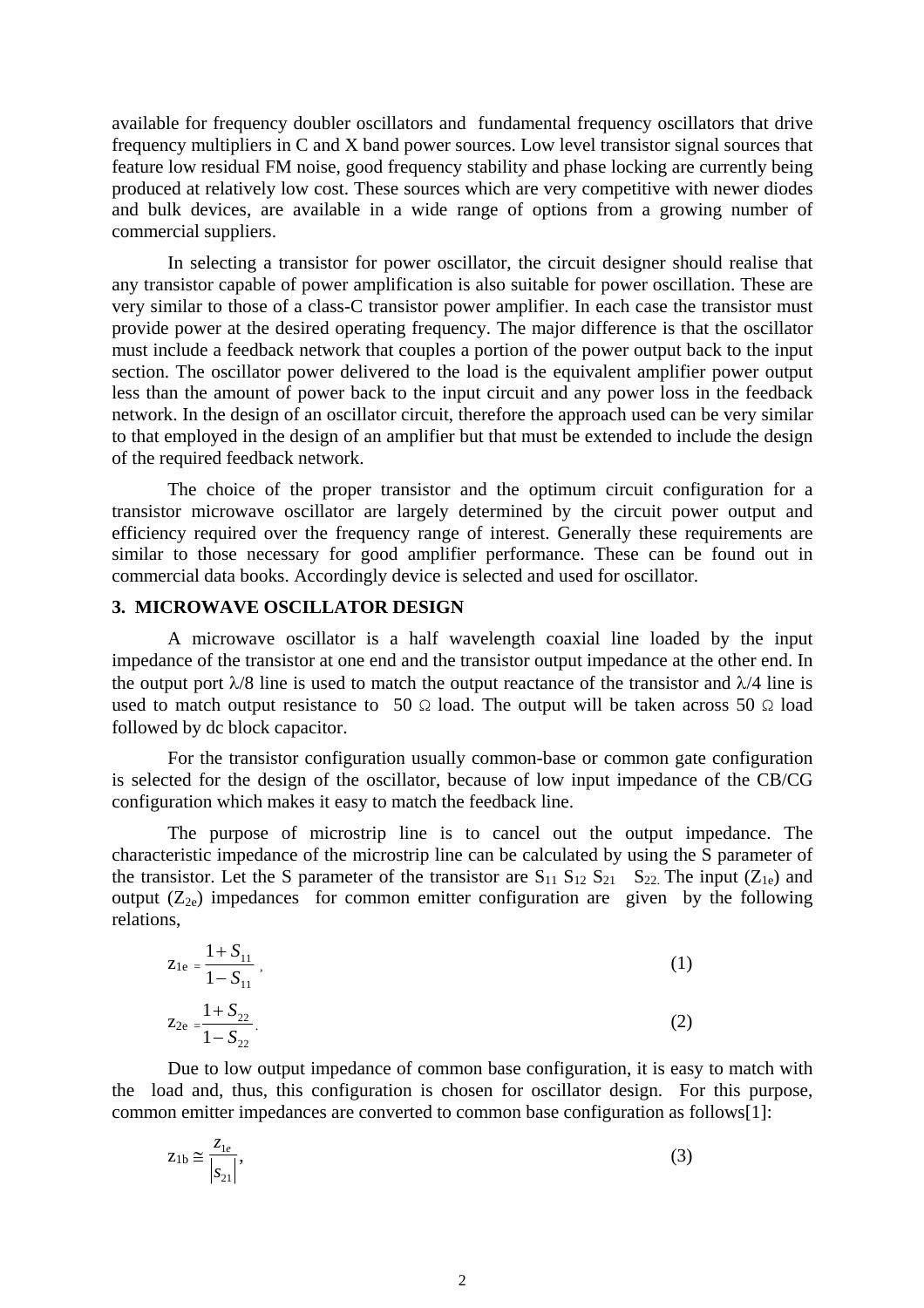$$
z_{2b} = \text{Re}\, z_{2e} \cdot |S_{21}| |\text{Im}\, z_{2e}| \tag{4}
$$

Where  $z_{1b}$  and  $z_{2b}$  are Common base input and output impedance respectively.

The output reactance of the transistor  $\text{Im}(z_{2b})$  is matched with  $\lambda/8$  line. The remaining resistance  $\text{Re}(z_{2b})$  is transformed to 50 Ω load with a  $\lambda$ /4 line.

## **4. BARK-HAUSEN CONDITION**

 In order to get sustained oscillation, the circuit should satisfy Bark-hausen condition of sustained oscillation. This says that the feedback voltage gain product should be greater than or equal to one and the feedback signal should be in phase. This is expressed as

$$
f \times A_{\nu} \geq 1,\tag{5}
$$

where  $A_v$  - effective voltage gain and  $f$  - feedback factor.

The feedback factor is the magnitude of the transmission coefficient of the 50 ohm coaxial feedback line defined as,

$$
f = |t| = \frac{|t_{12}||t_{23}|}{|1 - r_{23} * r_{21}|}
$$
(6)

Where  $t_{12}$ ,  $t_{23}$ ,  $r_{12}$  and  $r_{23}$  are transmission and reflection coefficients across output/ feedback line, feedback line/input of the transistor and feedback line respectively. These are written as,

$$
r_{21} = \frac{\text{Re}(Z_{2b}) - 50}{\text{Re}(Z_{2b}) + 50}, \quad - - (7)
$$
\n
$$
r_{23} = \frac{Z_{1b} - 50}{Z_{1b} + 50}, \quad - - - - (8)
$$
\n
$$
|t_{12}|^2 = 1 - |r_{12}|^2 = 1 - |r_{21}|^2, \quad - (9)
$$
\n
$$
and |t_{23}|^2 = 1 - |r_{23}|^2 - - - - (10)
$$

The current gain of a transistor for common base configuration is approximately unity. Therefore the effective voltage gain is given as [1].

$$
A_{\nu} = \frac{A_i * r_2}{r_1} \tag{11}
$$

Besides the Quality factor is given by the following expression [1].

$$
Q = \frac{2\pi \left(1 + |r_{23}|^2\right)}{1 - |r_{23}|^2 + \left(1 - |r_{21}|^2\right) |r_{23}|^2}
$$
(12)

 The half wave length feedback line can be regarded as resonant tank circuit. The standing waves on the line play the role of circulating currents and fields in an LC tank circuit. At resonance there is a phase delay of  $90^0$  in the transmitted wave. There is a phase delay of  $180^0$  due to propagation delay through the half wave length line. Since the operating frequency will be somewhat higher than the resonant frequency, there will be an additional phase delay of almost  $90^0$ . So in total there is a phase delay of almost  $360^0$ , and it looks the Bark-hausen phase condition is satisfied.

### 5**. DESIGN OF MICROSTRIP LINE**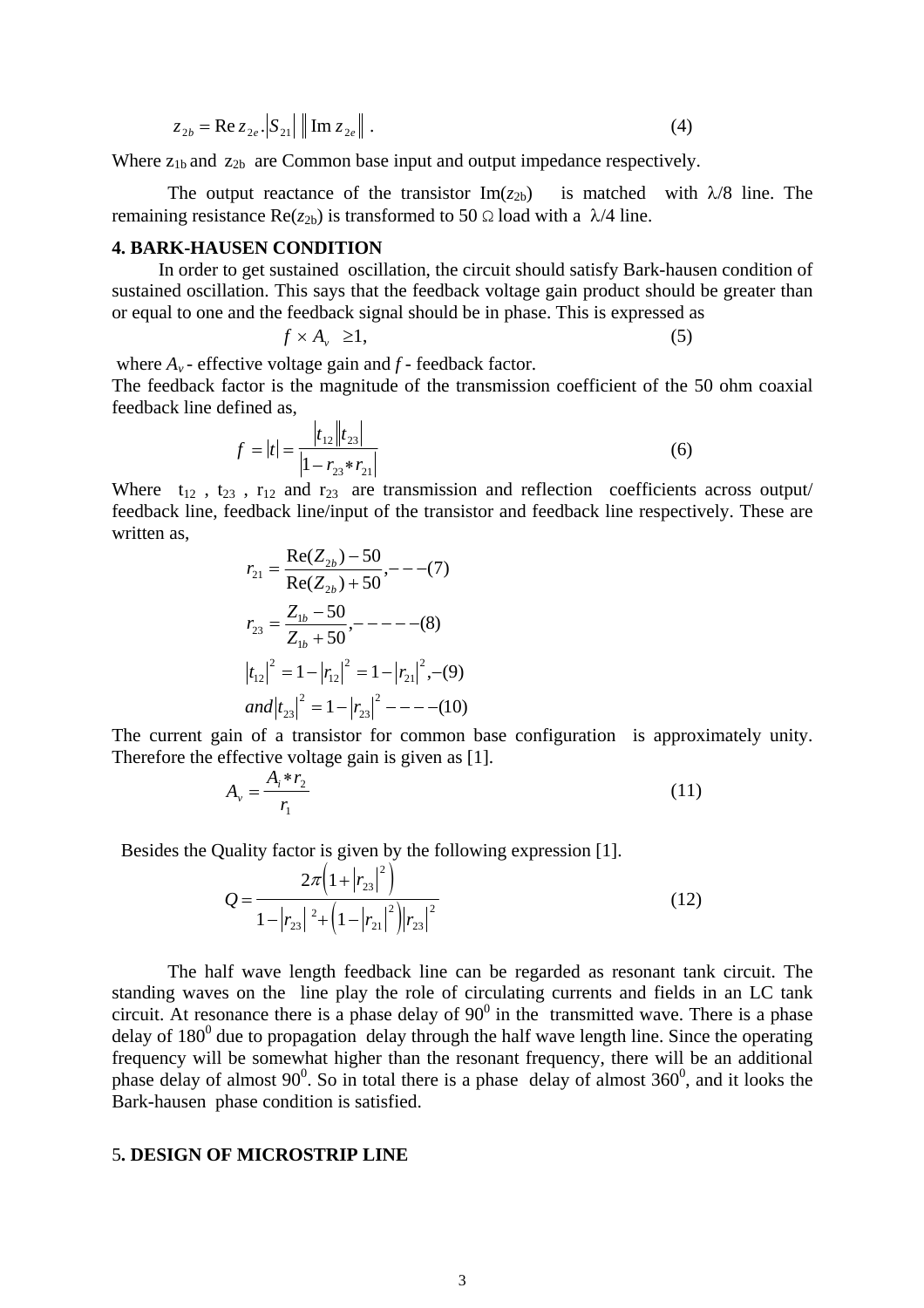The characteristic impedance of microstrip line can be found from the empirical formulae  $[1]$ , $Z_C$  = 377

$$
\overline{\sqrt{\varepsilon_r}\left(W\diagup_T\right)}\left[1+1.735\left(W\diagup_T\right)^{-0.836}\right]
$$

Where  $Z_C$  is the Characteristic impedance of microstrip line in  $\Omega$ ,  $\varepsilon$ , is the relative permitivity of dielectric medium and W/T is the width to thickness ratio of microstrip line.

 By solving this equation a graph is plotted between characteristic impedance and width to thickness ratio of the microstrip line. From the graph the required W/T ratio of the required characteristic impedance is to be found out . From which the width of microstrip line is found out . The length is given by the following relation[1],

$$
L = \lambda_0 \times \left[1 + 0.63(\epsilon_r - 1)(W/T)^{0.123}\right]^{-1/2},
$$

The operating wave length is expressed as  $\lambda_0 = C/f_0$  with operating frequency  $f_0$  and light velocity C.

### **6. EXPERIMENTAL**

Following experiments are carried out in the Millimeter wave devices laboratory.

## **6.1. S-parameter measurement**

 The S-parameters of the transistor are measured using vector network analyser (VNA) and fabricated test fixture. For transistor NE73435 S-parameters are measured at different frequencies under various operating conditions are listed in table 1.

TABLE 1: S parameter of the transistor NE734355

FOR Vce=5V,Ic=10mA.

| <b>FREQUENCY</b> | $S_{11}$            |        | $S_{21}$ |      | $S_{12}$ |      | $S_{22}$ |         |
|------------------|---------------------|--------|----------|------|----------|------|----------|---------|
| (GHz)            | MAG. ANG.           |        | MAG. ANG |      | MAG. ANG |      | MAG. ANG |         |
|                  | 0.601               | $-154$ | 2.5      | 74.4 | 0.089    | 30.0 | 0.612    | $-39.0$ |
| 1.5              | 0.607               | $-175$ | 1.71     | 56.0 | 0.095    | 32.2 | 0.612    | $-50.0$ |
|                  | 0.610               | 172    | 1.317    | 39.0 | 0.107    | 32.3 | 0.616    | $-62.0$ |
| 2.5              | $0.61$ <sup>2</sup> | 160    |          | 25.3 |          | 34.0 | 0.632    | $-74.0$ |

FOR Vce=10V,Ic=10mA

| <b>FREQUENCY</b> | 511       |        | $S_{21}$ |    | $\mathbf{S}_{12}$ |    | $\mathbf{S}_{22}$ |       |
|------------------|-----------|--------|----------|----|-------------------|----|-------------------|-------|
| (GHz)            | MAG. ANG. |        | MAG. ANG |    | MAG. ANG          |    | MAG. ANG          |       |
|                  | 0.603     | $-167$ | 2.78     |    | 0.073             | 37 | 0.563             | $-37$ |
| 1.5              | 0.605     | 178    | 1.893    | 54 | 0.088             | 39 | 0.572             | -48   |
|                  | 0.613     | 167    | 1.442    | 37 | 0.102             | 39 | 0.583             | -61   |
| 2.5              | 0.621     | !56    | .161     | 25 | በ 117             | 40 | 0.664             | $-73$ |

FOR Vce=20 V, Ic=10mA

| <b>FREQUENCY</b> | $S_{11}$  |      | $S_{21}$ |      | $S_{12}$ |      | $S_{22}$ |         |
|------------------|-----------|------|----------|------|----------|------|----------|---------|
| (GHz)            | MAG. ANG. |      | MAG. ANG |      | MAG. ANG |      | MAG. ANG |         |
|                  | 0.607     | -176 | 3.063    | 67.1 | 0.061    | 47.0 | 0.521    | $-34.0$ |
| 1.5              | 0.621     | 172  | 2.039    | 51.0 | 0.080    | 49.0 | 0.541    | $-46.0$ |
|                  | 0.633     | 161  | 1.532    | 36   | 0.096    | 49.2 | 0.560    | $-58.0$ |
| 2.5              | 0.646     | 152  |          | 22.4 |          | 49.3 | 0.590    |         |

## **6.2. Oscillator circuit design**

For the design of the oscillator circuit, we are taking the parameters at the frequency  $2GH_{\mathbf{X}\text{-}\mathbf{X}}$  $V_{ce}$ =10V and  $I_c$ =10mA (table 1)

 $z_{1b}$  = 8.43 + j 3.96

 $z_{2b}$  = 55.8 - j 66

 $Q = 9.53$ .

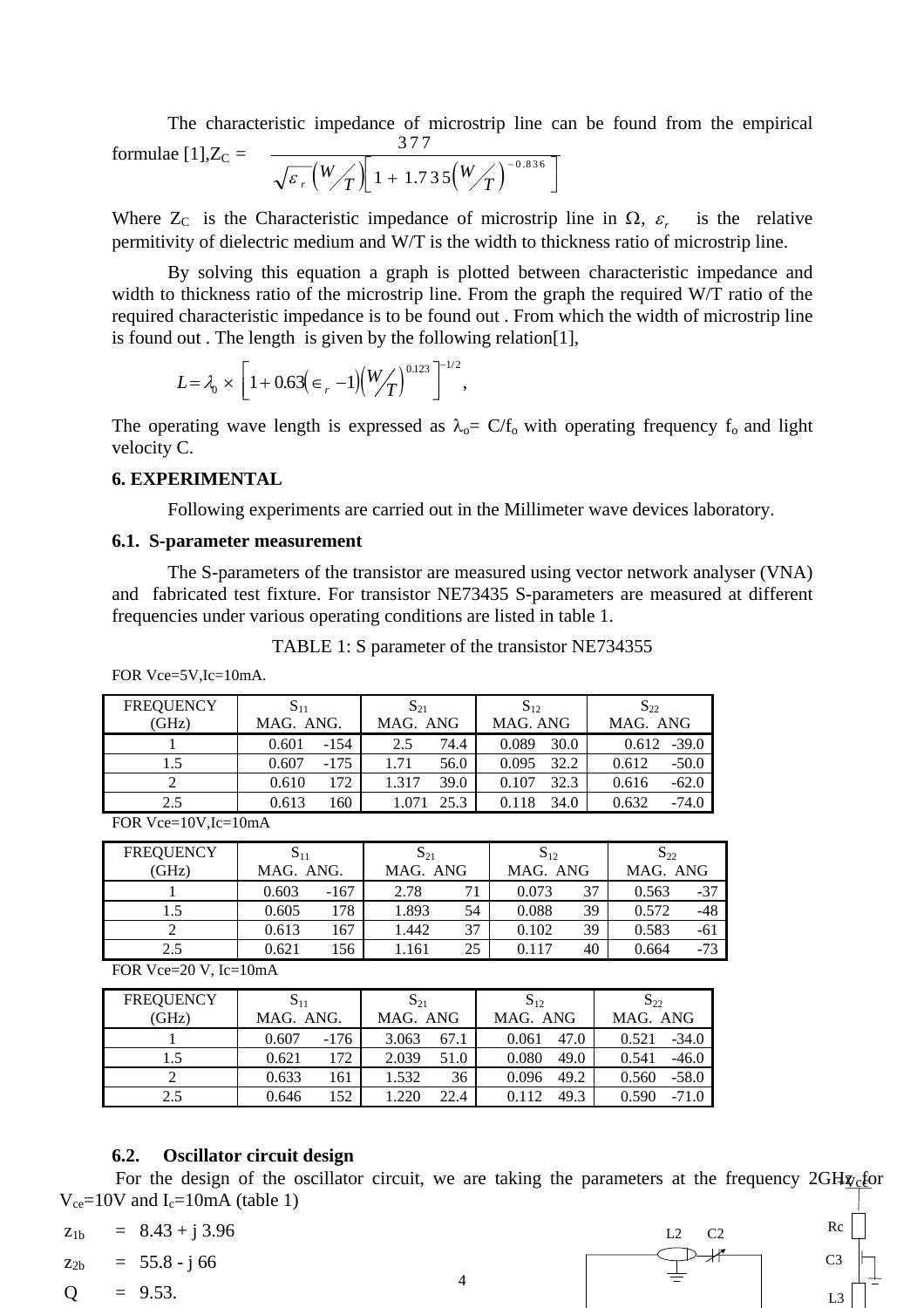The oscillator circuit is fabricated on 1.58mm thick double sided copper clad printed circuit board of epoxy glass substrate.

# **6.3. Artwork for mask**

 has been prepared by photoplotter The layout of the oscillator is shown in figure\_2. It



Fig 2: layout of the oscillator

# **6.4. Fabrication of the circuit**

 The circuit is fabricated on a epoxy glass PCB. Since the metallisation is copper, we use FeCl<sub>3</sub> etchant to etch the substrate. The RFCs are made from 6 turns of SWG 33 copper wire 5 mm diameter. The purpose of RFCs are to block the microwave energy to the bias supply. The chip capacitors used in the circuit are from Johnson company. General purpose resistors has been used. All these components along with transistor are soldered to the PCB whose dimension is 1.5"x 1". The circuit is mounted in a aluminium box. The purpose of aluminium box is to prevent microwave loss during characterisation of the circuit. The bias to the transistor is supplied by external power supply. The output is taken through SMA connector, which is fixed to the wall of the box.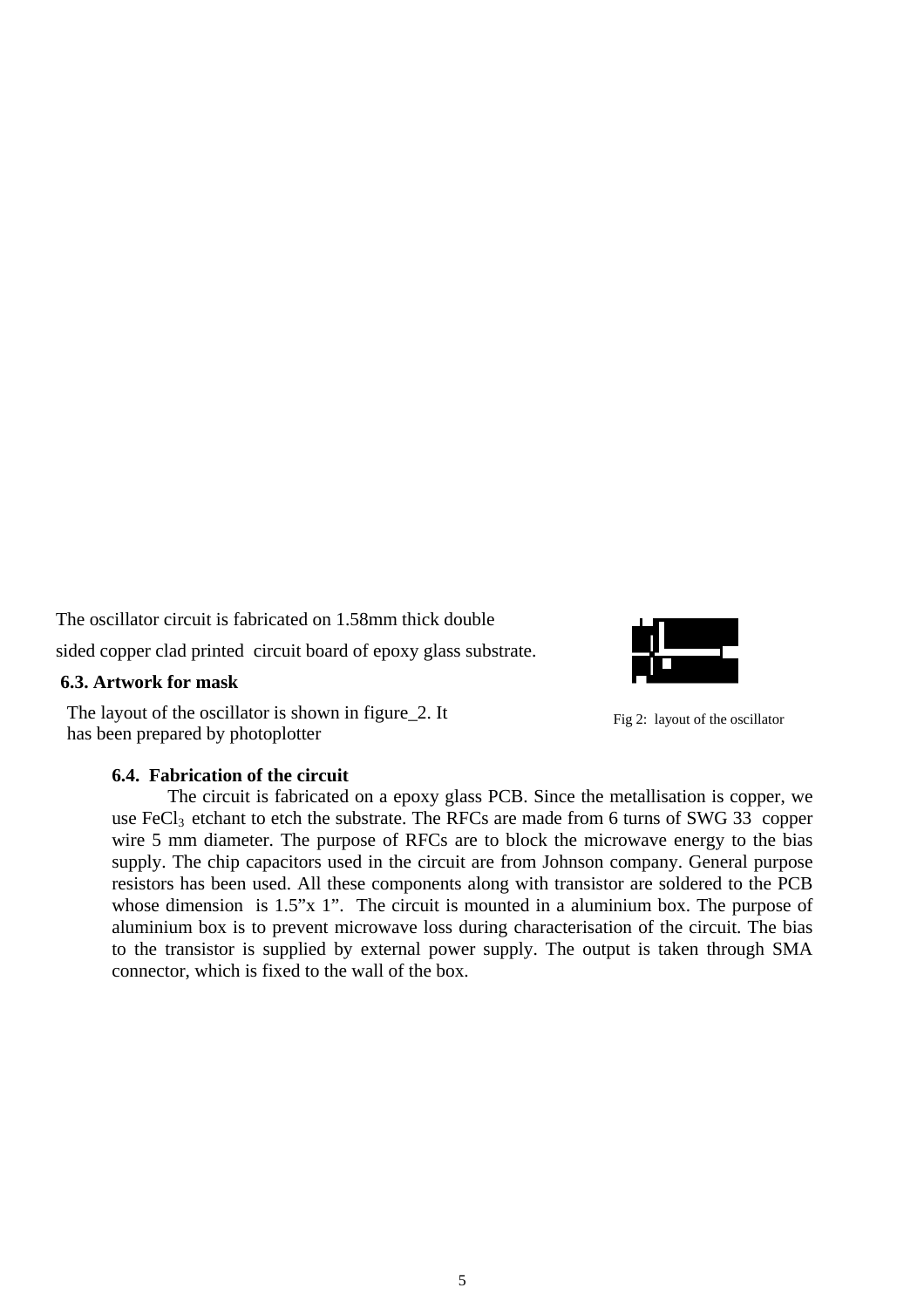#### **7. RESULTS AND DISCUSSION**

 The oscillator circuit is characterised by spectrum analyser and power meter. The performances of the oscillator are shown in figure (3), (4) and (5). Power output of 11 dBm at frequency 1.6 GHz and band width of 67 MHz is obtained for applied bias at 30V . The frequency of the oscillator is tuneable by using a tuning capacitor in the feedback circuit.

 The measurement of power to a better precision value can be done by use of directional coupler and power meter. The graph between Vcc and power output is shown in figure (6). It agrees with the frequency v/s gain curve given in the data book. However the power output can further be increased by using substrate having less dissipation factor. So a substrate having less dissipation factorcan be used to get more power. But this will increase the cost ultimately.

# **9. CONCLUSION**

A low cost microwave oscillator is designed and fabricated on epoxy glass PCB. 12.5 mw power output is obtained. The power output can be increased by using substrate having less dissipation factor. But this will increase the cost. The performance is noted to be satisfactory.



Fig.3: Variation of Frequency with collector supply. Fig. 4: Variation of Power output with frequency.



Fig.5: Variation of band width with power output in accordance with frequency as shown in fig 4.





Fig.6: Variation of Power output with collector supply.